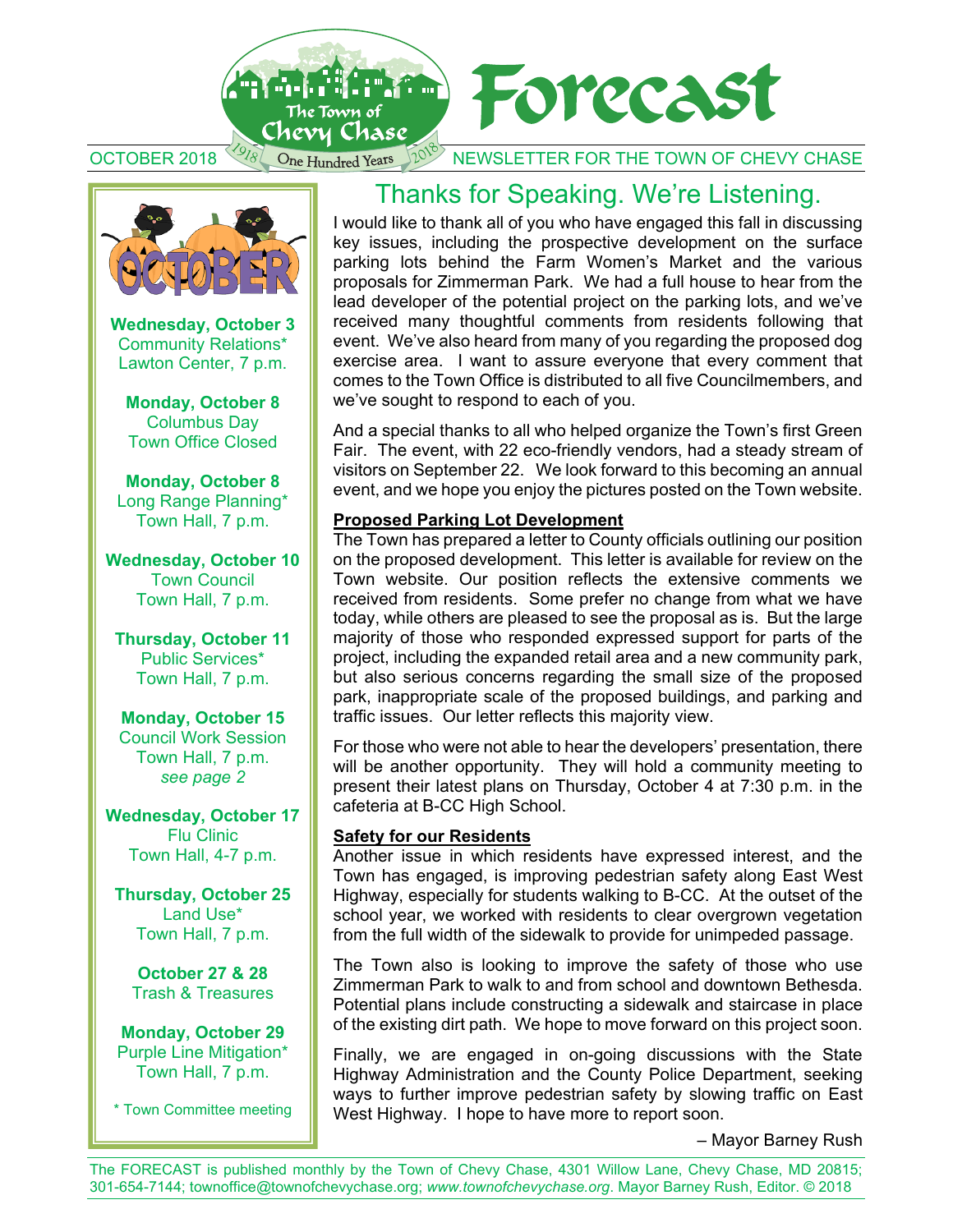# TOWN NEWS

# Public Hearing on Lee Dennison Sustainable Garden

At its October 10 meeting, the Town Council will hold a public hearing on a proposal to use a bequest from late Town resident Lee Dennison to develop a sustainable garden in Zimmerman Park. The goal of the garden is to create a place that demonstrates and informs visitors about native plants and shrubs, water conservation and rain gardens, wildlife-friendly landscapes, and organic methods to maintain them. The garden is proposed to be located in existing planting beds on the southern end of the park near Lynn Drive. This site offers generous space and a variety of growing conditions that will allow the garden to address the planting challenges that many Town residents face in their own yards.

Lee Dennison, a long-time former resident of the Town, passed away on August 31, 2012 and bestowed \$100,000 to the Town to support the beautification of public space within the Town. Lee was a gardener with a strong interest in health and wellness, and her support of the arts and social causes was well known and regarded. More information about the proposed sustainable garden and Lee Dennison is available on the Town website.

If you are unable to attend the October Council meeting, which begins at 7 p.m. in the Town Hall, you may submit comments on this proposal to townoffice@townofchevychase.org.

# Council Work Session on Town Voting Eligibility

On October 15 at 7 p.m. in the Town Hall, the Town Council will hold a work session on the topic of allowing non-U.S. citizen residents to vote in Town elections. As permitted by Maryland law, several nearby communities allow their residents to vote in their local elections regardless of citizenship. Town residents have asked the Council to consider amending our charter to allow non-U.S. citizens who live in the Town to vote in our annual Town elections.

This work session will allow the Council to discuss the approaches taken by some of our neighboring municipalities, to ask questions, and to share thoughts about our voter qualifications. While there will not be an opportunity for public comment at the work session, residents are encouraged to share their thoughts on this topic with the Council by email to townoffice@townofchevychase.org. A public hearing will be held before any possible changes are implemented.

# TOWN EVENTS

### Sign-Up for the Flu Clinic!

#### Wednesday, October 17, 4 – 7 p.m., Town Hall

- Adventist HealthCare will administer flu shots on Wednesday, October 17 from 4 to 7 p.m.
- Shots will be administered to anyone nine years of age and up.
- The cost for the standard vaccine for those without Medicare Part B is \$30.
- There is no charge if Medicare Part B is your primary insurance.
- Cash and checks (payable to LifeWork Strategies) are accepted.



A high dose vaccine (\$47) is available for persons 65 years of age and older.

Please e-mail townoffice@townofchevychase.org or call 301-654-7144 by Friday, October 12 to sign up for the program. **You must sign up to receive a flu shot.** 



**BOO!** Just in time for Halloween -- join the Community Relations Committee to decorate a small pumpkin & trick or treat bag. Crafts & snacks for the children, wine for the grownups. Sunday, October 28, 3-5 p.m. in the Town Hall. You must RSVP by calling 301-654-7144 or emailing townoffice@townofchevychase.org.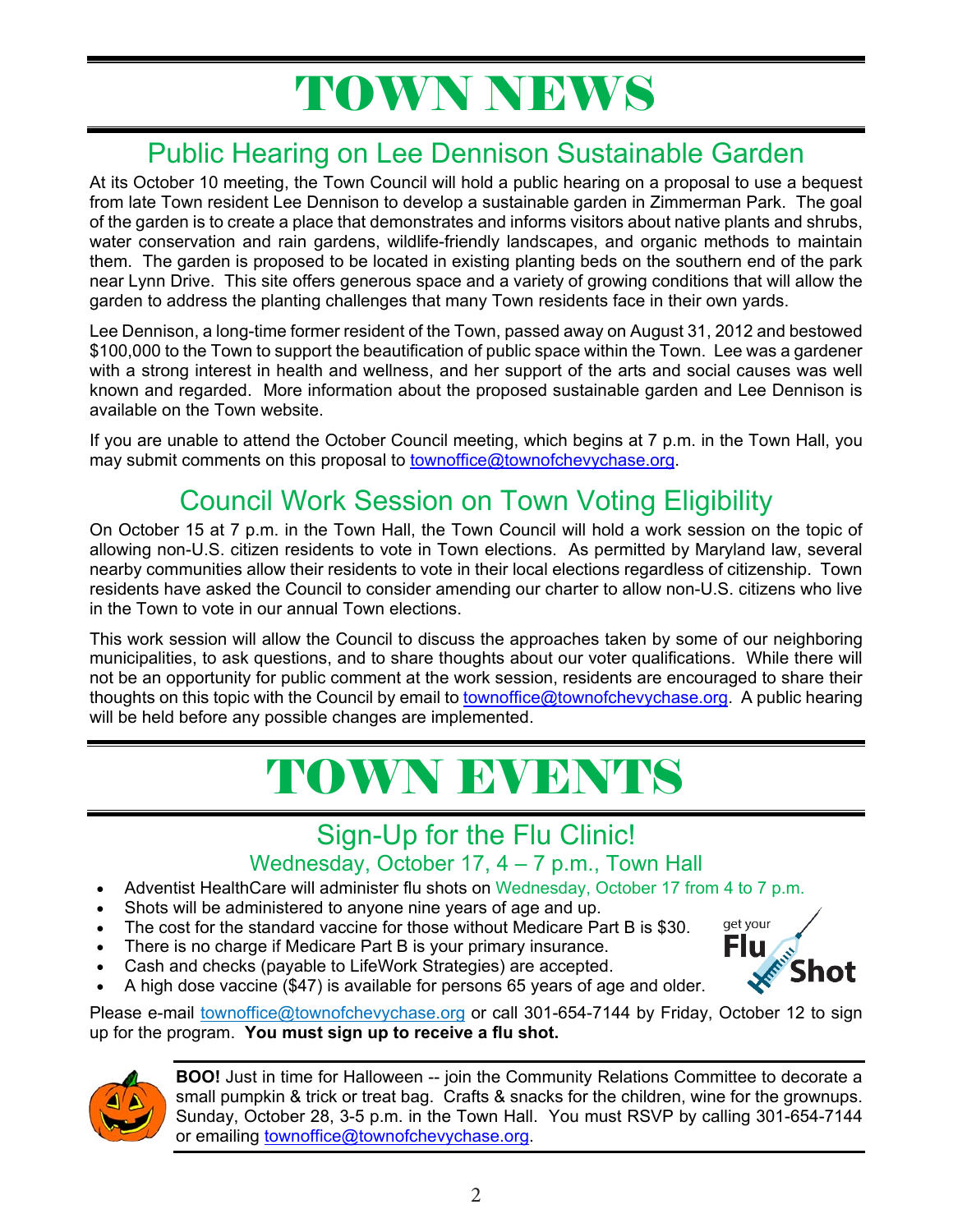# TOWN UPDATES

#### Trash and Treasures Rescheduled to October 27 & 28

The Town's Trash and Treasures event has been rescheduled to the weekend of October 27 & 28. More information about the event is available in the September Forecast and on the Town website.

#### Town Councilmembers to Hold Office Hours in October

Beginning this month, come join individual Councilmembers in the Town Hall to share thoughts or questions you have about issues in the Town or just to say hi and enjoy a cup of tea. Joel Rubin will be available on Wednesday, October 3 from 10 a.m. to 12 p.m., Wicca Davidson will be available on Thursday, October 11 from 4 to 6 p.m., and Cecily Baskir will be available on Wednesday, October 17 from 12 to 2 p.m. Please check the Town website for future dates and any changes.

#### Leaf Collection to Begin in Mid-October

Leaf vacuuming will begin in mid-October and will continue through mid-December. Please rake leaves to the edge of the curb to be vacuumed. Leaves must be free of debris such as sticks, bottles, cans and rocks. A map of the leaf collection schedule can be found on the Town website.

#### Permit Parking Enforcement

Due to increased complaints about non-resident parking in the Town's permit parking areas, the Town has asked police to step up enforcement and issue citations to vehicles not displaying a valid parking permit. Residents in permit parking areas should ensure that their vehicles display a valid permit parking sticker and that all visitors' vehicles display a valid guest pass.

# AROUND CHEVY CHASE

### Marvin Kalb, Intrepid Traveler Tales, and More from CC@H

**Where in the World?** Join our intrepid traveler **Jan Augustine** on Saturday, **October 13, 11 a.m. to 1 p.m., at the Chevy Chase Village Hall**, for some fascinating virtual world travels!

And back by popular demand, the **Smart DriverTec Workshop** will again be offered by AARP on **Tuesday, October 16, from 2 to 4 p.m. at the CC Village Hall**. This 90-minute workshop will identify new vehicle safety technologies and demonstrate how they work to help you be a smarter, safer driver. Pre-registration with CC@H is required. Email info@chevychaseathome.org or call 301-657-3115.

On **Thursday, October 18, from 8 a.m. to 5 p.m.** we've scheduled another round of **Home Safety Visits**, performed by the Montgomery County Fire and Rescue Service. Please call 301-657-3115.

And don't forget to drop by the Olympia Cafe on Brookville Road for **Brunch Bunch** on **Thursday, October 11, between 10 and 11:30 a.m.** to enjoy good conversation at the CC@H table.

Chevy Chase At Home will co-host **An Afternoon With Marvin Kalb** on **Thursday, October 25, at 1:30 p.m. at the Town of Chevy Chase Town Hall**. Mr. Kalb, a long-time resident of Chevy Chase and one of America's most experienced and admired journalists, will discuss his new book, *Enemy of the People: Trump's War on the Press, the New McCarthyism and the Threat to American Democracy.*  Seating is limited, so registration is required at info@chevychaseathome.org or 301-657-3115.

# 29<sup>th</sup> Annual Taste of Bethesda

Saturday, October 6, 11 a.m. - 4 p.m., Woodmont Triangle Bethesda's famous food and music festival brings 60 restaurants and five stages of entertainment to Bethesda's Woodmont Triangle. For more information, visit www.bethesda.org/bethesda/taste-bethesda.